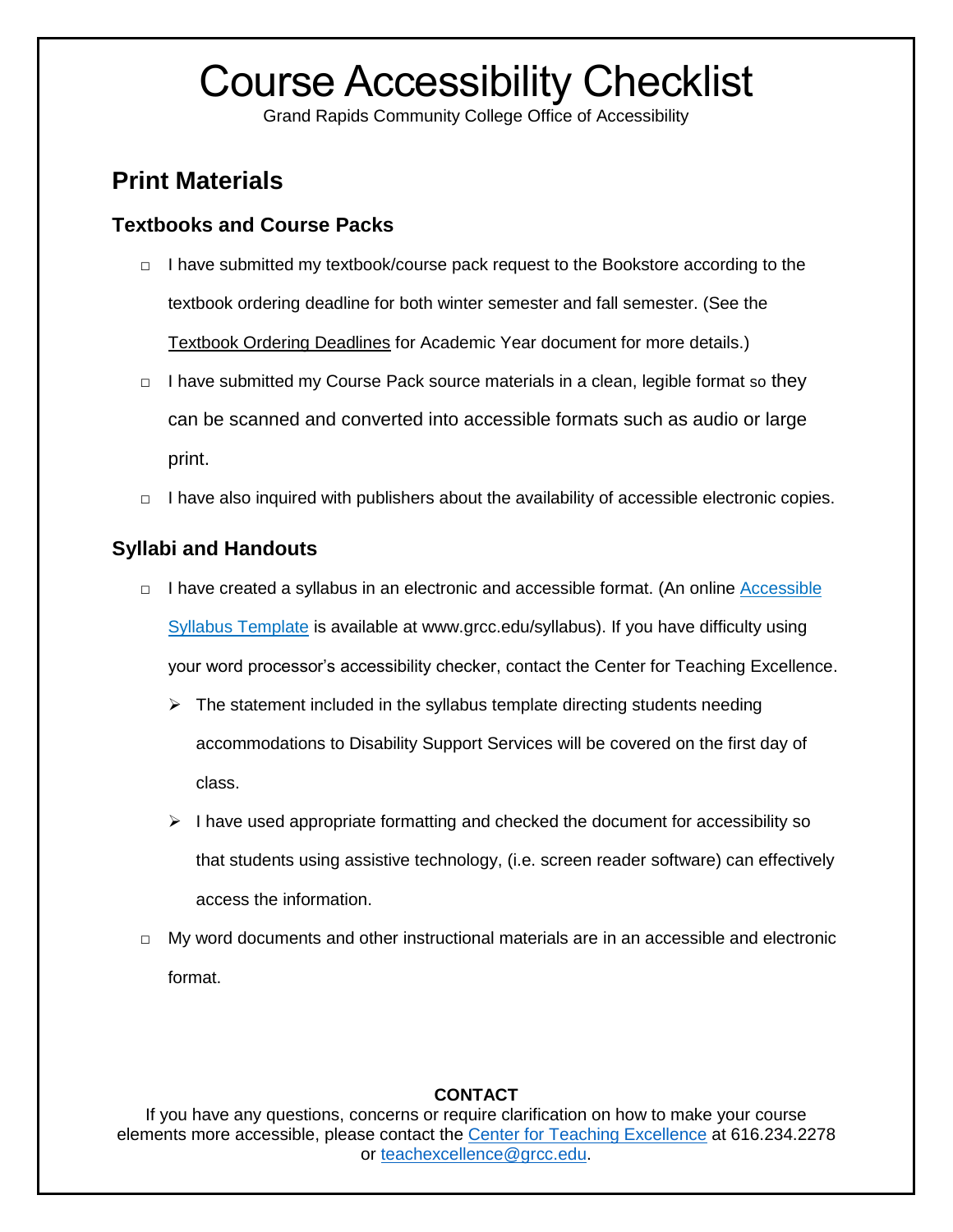## Course Accessibility Checklist

Grand Rapids Community College Office of Accessibility

□ My PDF documents are accessible (documents scanned or copied from source print material are not accessible to screen readers). If you are unsure as to the accessibility of your portable document format materials, contact the Center for Teaching Excellence.

## **Electronic Reserves**

□ I have submitted electronic reserve materials in a clean, legible format to the Library.

## **PowerPoint**

 $\Box$  My PowerPoint documents are accessible with alternative tags and labels on all images and elements. The GRCC Office of Accessibility's best practices recommends having an alternative version of the PowerPoint with essential images and data tables appropriately labeled and tagged for the benefit of those using screen reader technology.

## **Non-Print Materials**

## **DVD/YouTube/Audio Visual Media**

□ My video presentations (DVDs, Video Tapes, Video Podcasts, and other video formats) have the necessary closed captioning or subtitles. At the very least a video transcript or a contingency plan is in place so that all students can have access to the same information. If uncertain, visit www.grcc.edu/caption and fill out a [captioning form.](http://www.grcc.edu/caption)

### **Internet Resources**

 $\Box$  The Internet resources (i.e. websites, blogs, wikis, etc.) that I plan to use in class are accessible to all students. At the very least, I have a plan so that all students have access to the same information.

### **CONTACT**

If you have any questions, concerns or require clarification on how to make your course elements more accessible, please contact the [Center for Teaching Excellence](http://grcc.edu/centerforteachingexcellence) at 616.234.2278 or [teachexcellence@grcc.edu.](mailto:teachexcellence@grcc.edu)